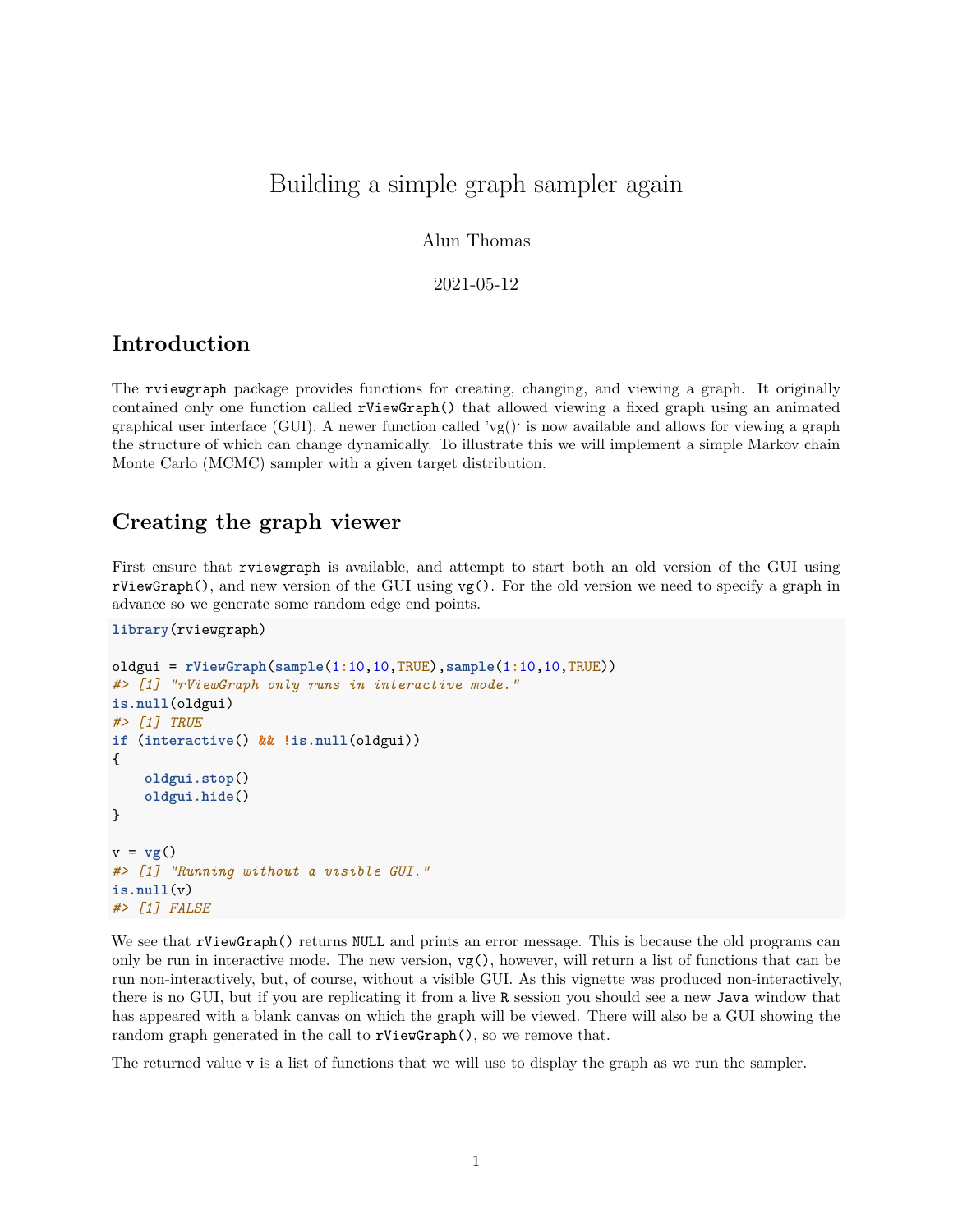## **Defining the elements of the sampler**

First we define a probability mass function on graphs, in fact we need only specify this up to a constant of proportionality. This simple example depends only on the number of edges in the graph, and as such it would be more efficient to track this count as we iterate through the MCMC scheme, however, this will illustrate how the structure of the graph can be queried, and also makes the MCMC scheme more easily adapted to different probability distributions. For numerical stability, we work with logs of probabilities.

This probability distribution favours more sparsely edged graphs if we set  $a > 0$ , and more densely edged ones if a < 0. We can query the graph for a two dimensional array that specifies the edges. Because this graph is undirected, each edge is returned twice, once in each direction, so we divide to get the number of edges.

```
edges = function(g){
    dim(g$getEdges())[1] / 2
}
logProb = function(g, a){
    -edges(g)*a
}
```
Here is a function that flips an edge in a graph. That is, if a pair of vertices are connected it disconnects them, if disconnected, it connects them. This will be our Metropolis proposal scheme, and it is reversible. The argument  $g$  is assumed to be a list that was returned by calling  $vg()$ .

```
flip = function(g, x, y){
    if (g$connects(x,y))g$disconnect(x,y)
    else
        g$connect(x,y)
}
```
Now we define a Metropolis MCMC proposal and acceptance step. The calls to Sys.sleep() just slow the process down to make the process easier to follow in the viewer when used interactively. The colour changes will show the proposals being made.

```
step = function(g, a, t = 1){
    # Find the probability of the current graph.
   delta = logProb(g, a)# Choose a pair of random vertices to flip, and display them.
   x = sample(g$getVertices(),2,replace=FALSE)
    g$colour(x,"red")
   Sys.sleep(t/3)
    # Then make the flip.
   flip(g, x[1], x[2])Sys.sleep(t/3)
    # Find the ratio of the probabilities of the proposed new graph
    # and the previous incumbent.
   delta = logProb(g, a) - delta
```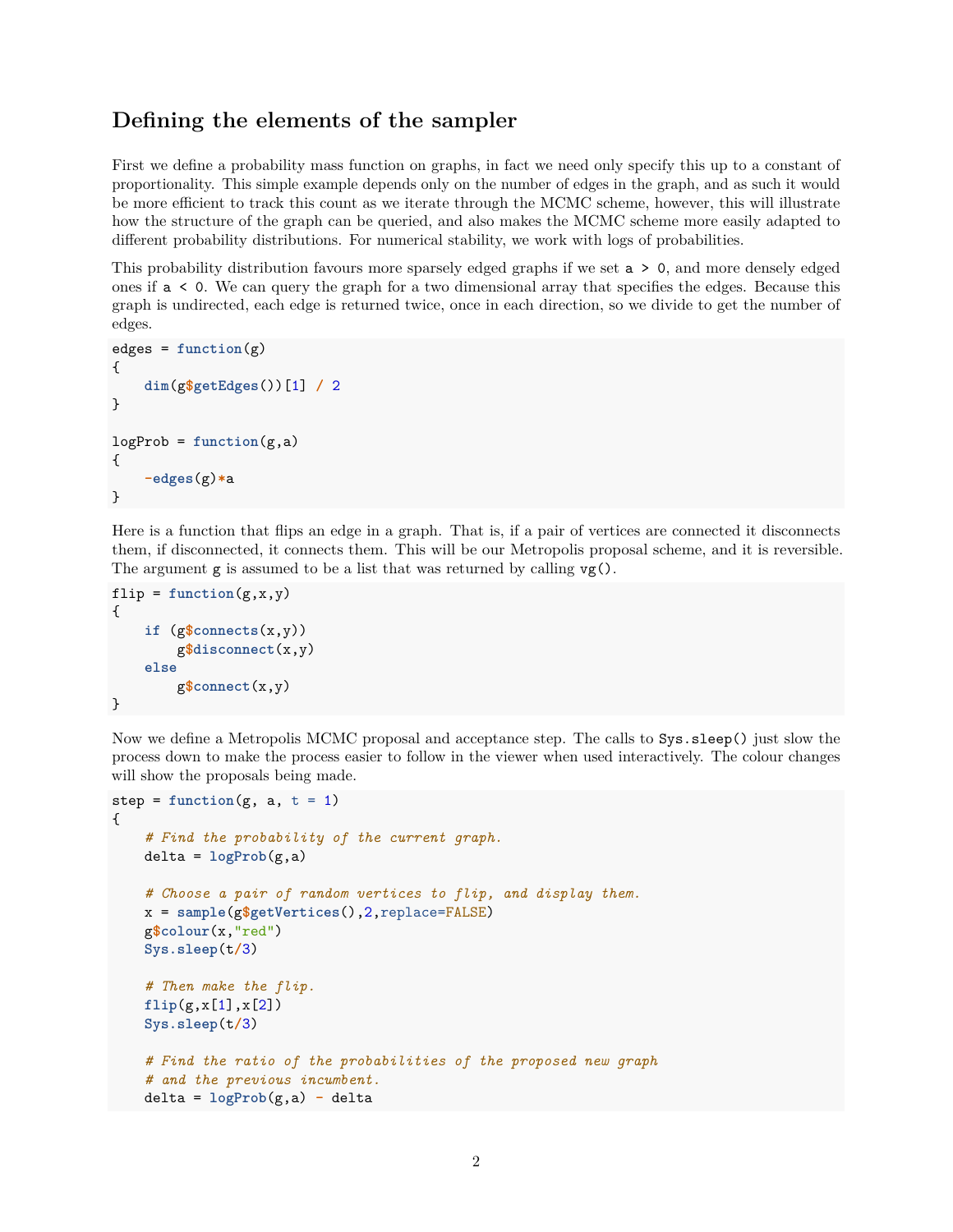```
# Then with probability equal to the minimum of 1 and this ratio
    # accept the new graph by doing nothing, otherwise reject it by
    # undoing the flip.
   if (log(runif(1)) > delta)flip(g,x[1],x[2])
    # Reset the colours, and pause before the next step.
   g$colour(x)
   Sys.sleep(t/3)
}
```
#### **The complete Metropolis MCMC scheme**

We can now combine these functions to make a complete MCMC scheme using here a graph of  $n = 20$ vertices. As an example of an output, we can calculate the mean number of edges over the simulation. If we set the penalty to 0, we get a random walk over graphs of size n, so the simulated mean number of edges should be about  $n(n-1)/4$ .

If this is run in interactive mode, this is primarily to illustrate how the GUI shows the progress of the sampler, so we set the sleep parameter to give one step per second and make 50 updates. If run non-interactively, we don't need to slow down the sampler to see the progress, so we make more iterations and include a burn in period to allow the sampler to move away from the initial state and obtain better estimates of the mean number of edges.

The scheme is run using the viewer that was created at the beginning of this vignette.

```
# To make the simulation reproducible.
set.seed(1)
n = 20v$add(1:n)pen = 0if (interactive())
{
    wait = 1s = 50} else
{
    wait = 0s = 1000for (i \in 1:s)step(v,pen,wait)
}
medge = 0for (i in 1:s)
{
    step(v,pen,wait)
    medge = medge + edges(v)}
```